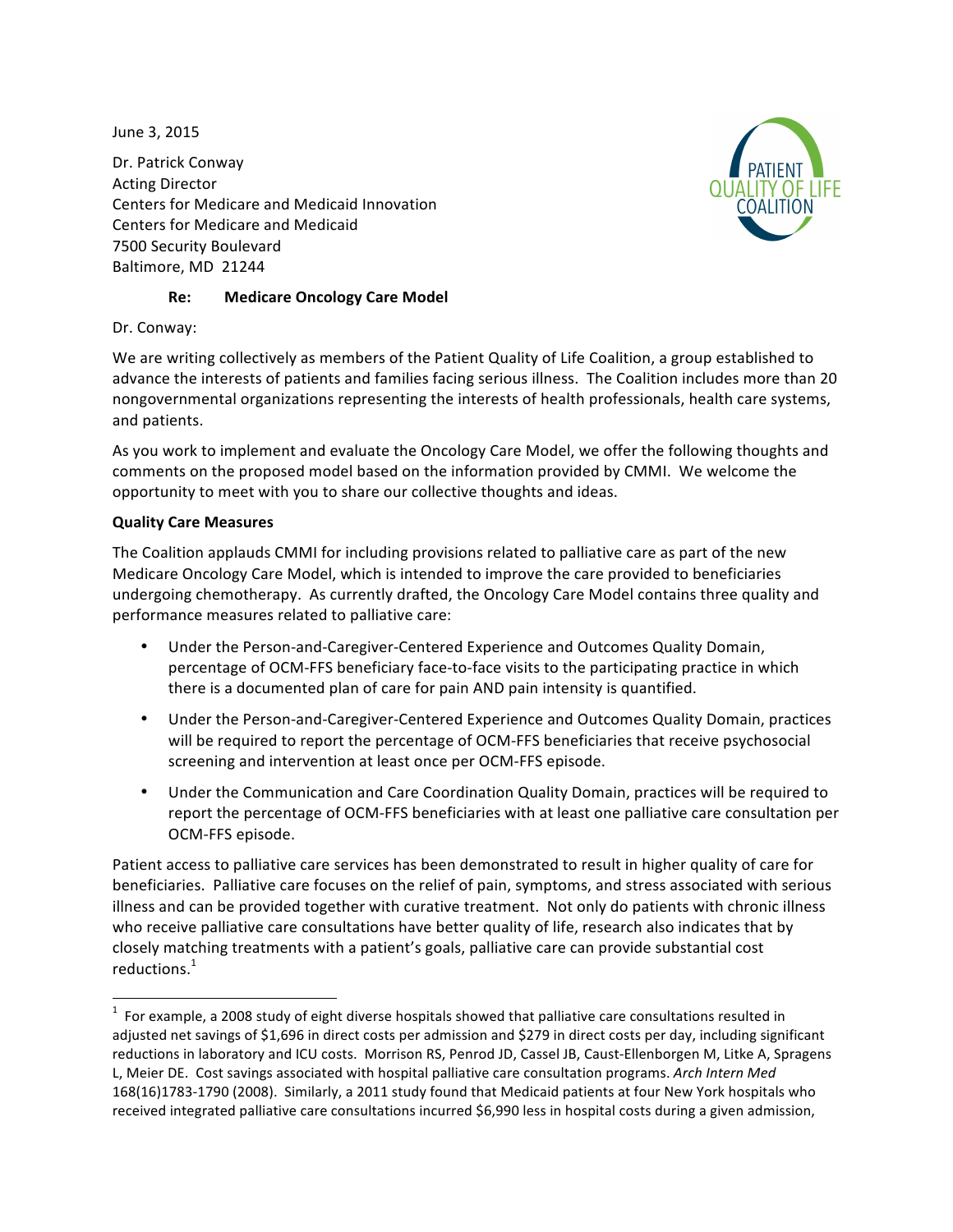As you work to implement and evaluate the Medicare Oncology Care Model, we strongly urge you to retain the existing quality measures related to palliative care.

### **Care Management Plan**

According to the Request for Applications, practices participating in the Oncology Care Model will be required to document comprehensive cancer care plans for all beneficiaries covered under the Model. Specifically, the care plan must include thirteen elements identified in the Institute of Medicine's (IOM) Delivering High-Quality Cancer Care: Charting a New Course for a System in Crisis.<sup>2</sup>

We urge CMMI to consider clarifying the fourth component of the care plan to read: "Treatment goals (curative, life-prolonging, symptom control, palliative care, end of life care, hospice care, or combinations of these)." The way the language currently is drafted implies that the goals of care listed are mutually exclusive. As the literature consistently shows, and the IOM report affirms, these goals are not mutually exclusive and providing access to palliative care concurrent with disease-directed therapies improves quality of care both for the patient and his or her family and ensures that patients receive only those treatments from which they will benefit and that fit within their plan of care. Unfortunately, many clinicians have been trained to view palliative care as an either-or treatment: either the patient receives disease-directed treatment or palliative care. The IOM report goes a long way to dispelling this misconception and unfortunate practice; however, due to prior confusion it is important that practice guidelines are absolutely clear that the goals of care may be both to treat the disease and to improve quality of life. We therefore strongly encourage you to clarify the language on this point.

In addition, we urge CMMI to consider adding an additional component: "A plan for addressing pain, symptoms, and side-effects of treatment." Cancer patients typically experience pain and other distressing symptoms, both from the disease and as the side effects of treatment. Untreated pain and symptoms can create a great deal of stress and suffering for patients and caregivers, and leave them to call 911 or go to the emergency department when pain and other symptoms are not managed properly. Though the Care Management Plan notes the importance of plans to address psychosocial health needs, it does not specifically mention a plan to address pain and symptoms. In order to best realize the aspirations of the IOM report and to ensure optimal patient care, the care plan must address these issues.

## **Episode Definition**

Beneficiary participation in the Oncology Care Model is triggered by the administration of chemotherapy. We note that depending on the cancer diagnosis, chemotherapy may not be the first line of treatment or even recommended as part of the treatment regimen.

While we see the practicality in testing a model with administration of chemotherapy as a triggering event, to the extent that CMMI is considering additional oncology demonstration models in the future, we urge CMMI to consider establishing a model that would allow for the triggering event to be the point of a cancer diagnosis. If CMMI were to establish such a model, we would urge the introduction of additional quality measures and requirements which support the use of palliative care services.

<u> 1989 - Andrea Santa Andrea Andrea Andrea Andrea Andrea Andrea Andrea Andrea Andrea Andrea Andrea Andrea Andr</u>

spent less time in intensive care, and were less likely to die in the ICU. Morrison RS, Dietrich J, Ladwig S, Quill T, Sacco J, Tangeman T, Meier DE. Palliative care consultation teams cut hospital costs for Medicaid beneficiaries. *Health Affairs* 30(3)454-463 (2011).

<sup>&</sup>lt;sup>2</sup> Institute of Medicine Report. Levit L, Balogh E, Nass S and Ganz P, ed. Delivering High-Quality Cancer Care: Charting a New Course for a System in Crisis. 2013.